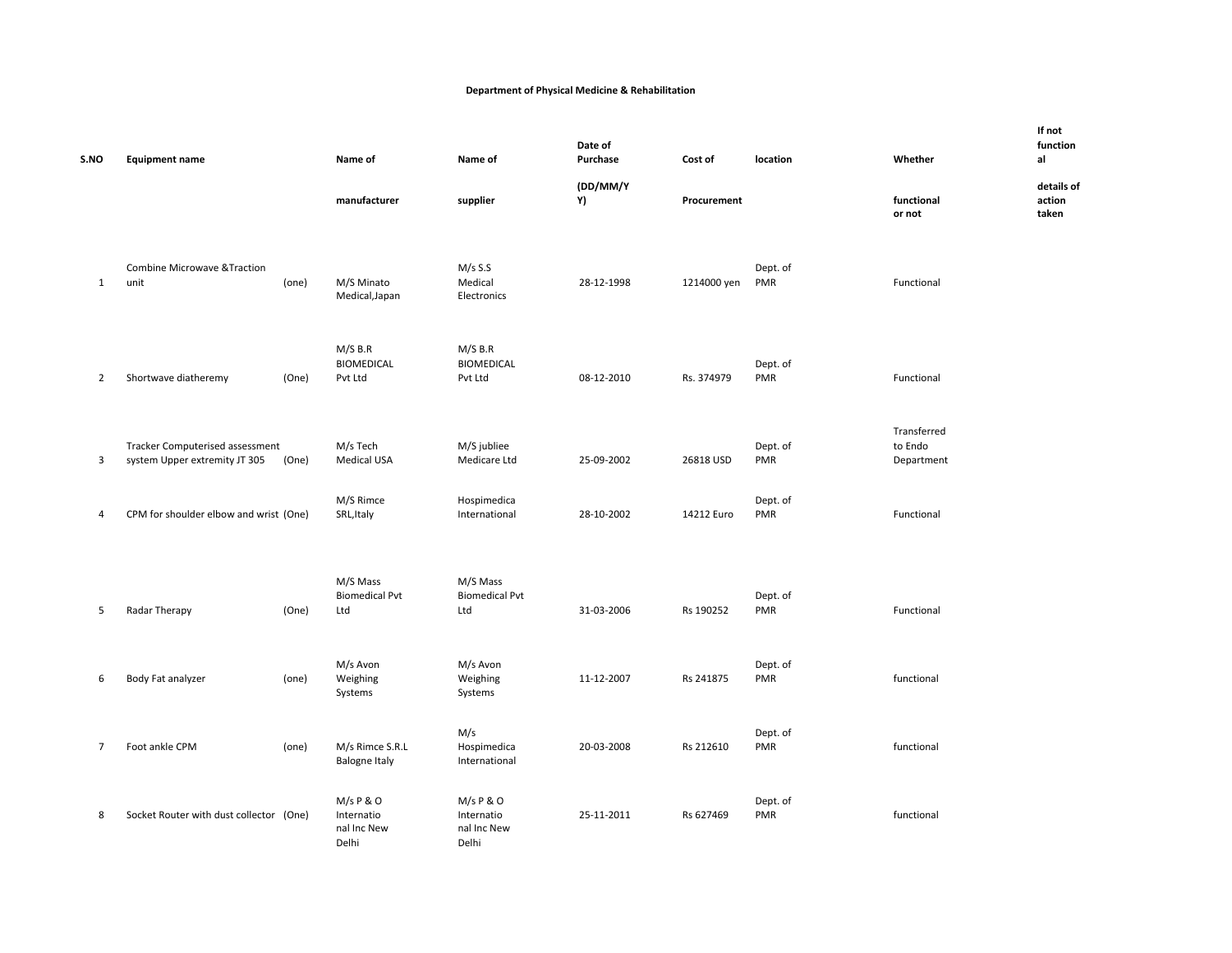| 9  | Pediatric Tilt Table (Motorised)                        | (One)  | M/s Arjo<br>Hintleigh<br><b>Akron Products</b>          | M/s<br>Hospimedica<br>International           | 20-08-2009 | Rs 258405        | Dept. of<br>PMR        | functional |
|----|---------------------------------------------------------|--------|---------------------------------------------------------|-----------------------------------------------|------------|------------------|------------------------|------------|
| 10 | Pedograph Foot Pressure<br>scanning system              | (one)  | M/s Zebris<br>Medical<br>Max Eyth<br>Germany            | M/s<br>Hospimedica<br>International           | 10-12-2009 | Rs 1868670       | Dept. of<br><b>PMR</b> | functional |
| 11 | <b>EMG Telemitry system</b>                             | (one)  | M/s Horaxon<br>Inc<br>u.s.a                             | M/s<br>Hospimedica<br>International           | 10-12-2009 | Rs 2393667       | Dept. of<br><b>PMR</b> | functional |
| 12 | Portable Metabolic analyzer and<br>Telemetry unit (one) | (one)  | M/s MESSP<br>ZOO<br>France                              | M/s Indus<br>International                    | 09-03-2010 | Euro 27960       | Dept. of<br><b>PMR</b> | functional |
| 13 | Ultrasound machine with color<br>dopler (one)           | (one)  | M/s Terason 77-<br>79<br>Tarrace Hali<br>Ave<br>Balston | M/s Trivitron<br>Medical<br>System<br>Pvt Ltd | 08-06-2010 | Rs 1488000       | Dept. of<br><b>PMR</b> | functional |
| 14 | Scanning Laser Therapy unit                             | (one)  | M/s Physiomed<br>Doomstrart<br>Edegen                   | M/s Indus<br>International                    | 08-09-2010 | Euro 7666        | Dept. of<br>PMR        | functional |
| 15 | Unweighing support system for<br>gait training          | (one)  | M/s Biodex<br>Medical<br>system Inc                     | M/s<br>Hospimedica<br>International           | 05-10-2010 | Rs 454600        | Dept. of<br><b>PMR</b> | functional |
| 16 | GE MEC 5500 Stress test system                          | (one)  | M/s Wipro GE<br>Health care Pvt<br>Ltd                  | M/s Wipro GE<br>Health care Pvt<br>Ltd        | 18-01-2011 | <b>USD 20000</b> | Dept. of<br><b>PMR</b> | functional |
| 17 | Tens - IFT COMBO UNIT                                   | (one)  | Ms Mediquib<br>Enterprises                              | Ms Mediquib<br>Enterprises                    | 28-08-2010 | Rs 115000        | Dept. of<br><b>PMR</b> | functional |
| 18 | Laser Therapy unit 3 Probe                              | (one)  | M/S BTL<br>Industries<br>Bulgoria                       | M/s<br>Meditronix<br>Corporation              | 26-09-2014 | Rs 316786        | Dept. of<br><b>PMR</b> | functional |
| 19 | Ice Making machine                                      | (Two)  | M/s<br>International                                    | M/s<br>International                          | 07-09-2010 | Rs 175000        | Dept. of<br>PMR        | functional |
|    |                                                         |        | <b>Electro Medical</b><br>Company                       | <b>Electro Medical</b><br>Company             |            |                  |                        |            |
| 20 | Massage Table with matress<br>(Hydraulic) (Four)        | (Four) | m/S Entret<br>Hornes<br><b>B.V</b> netherland           | M/s<br>Hospimedica<br>International           | 08-12-2010 | Rs 104465        | Dept. of<br><b>PMR</b> | functional |
| 21 | Ultrasound Therapy unit                                 | (one)  | M/s Electronica                                         | M/s<br>Hospimedica                            | 20-10-2010 | Rs 161367        | Dept. of<br>PMR        | functional |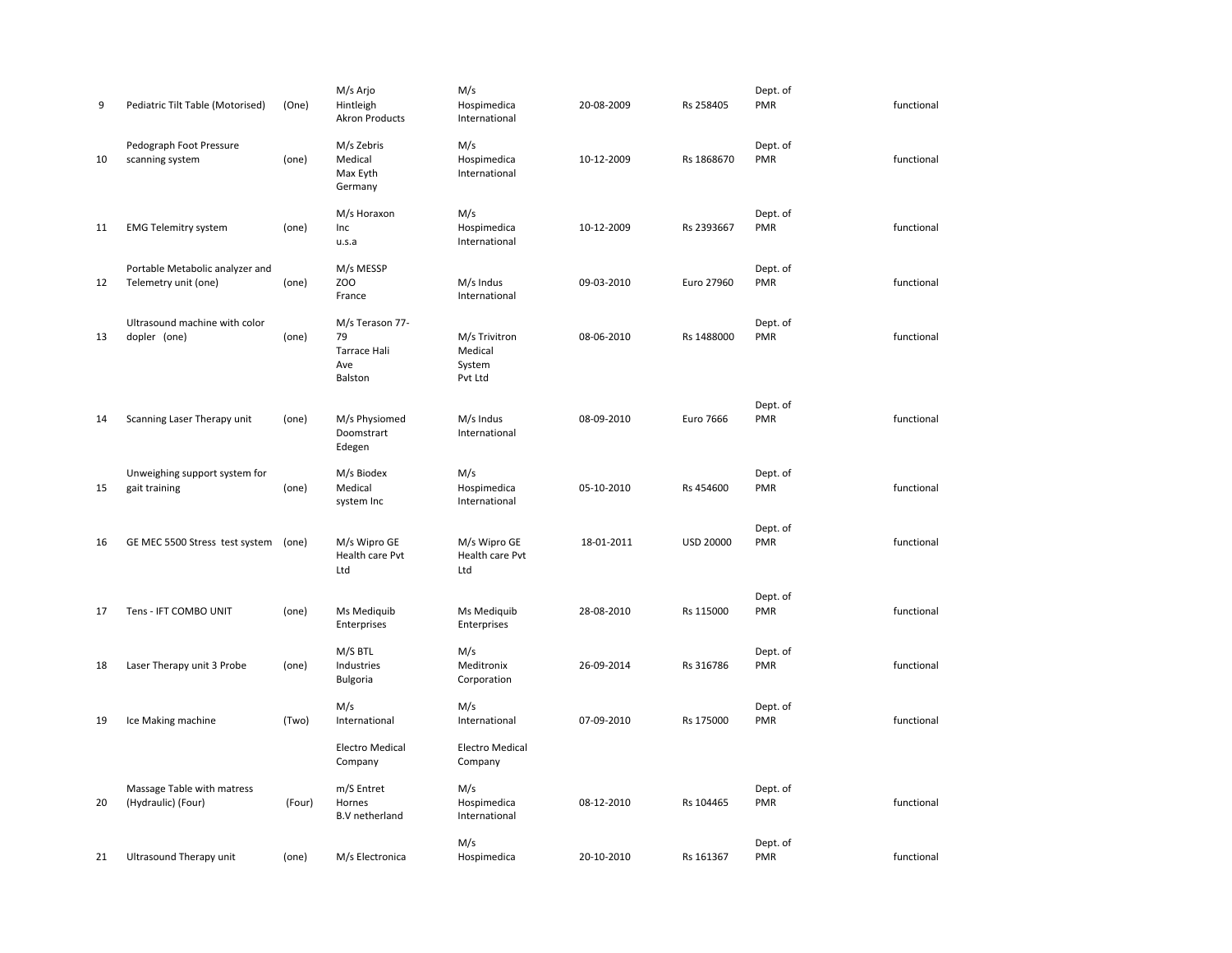|    |                                                                                                                    |       | Pegam S.R.I<br>Italy                                          | International                                       |            |            |                        |            |
|----|--------------------------------------------------------------------------------------------------------------------|-------|---------------------------------------------------------------|-----------------------------------------------------|------------|------------|------------------------|------------|
| 22 | Spine casting Frame                                                                                                | (one) | M/s P &o<br>Internatio<br>nal Inc New<br>Delhi                | M/s P &o<br>Internatio<br>nal Inc New<br>Delhi      | 21-04-2011 | Rs 123750  | Dept. of<br><b>PMR</b> | functional |
| 23 | Ultrasound and electotherapy<br>combination therapy unit                                                           | (one) | M/s<br>Chattanooga                                            | M/s<br>International                                | 01-05-2011 | Rs 145200  | Dept. of<br><b>PMR</b> | functional |
|    |                                                                                                                    |       | Group                                                         | <b>Electro Medical</b><br>company                   |            |            |                        |            |
| 24 | Shockwave therapy unit                                                                                             | (one) | M/s EME SRL<br>Italy                                          | M/s Mediquib<br>Enterprises<br>N delhi              | 07-06-2011 | Rs 960000  | Dept. of<br><b>PMR</b> | functional |
| 25 | Ultrasound machine (Hands free)<br>with suction                                                                    | (one) | M/s Emraf<br>Nonius<br>Netherland                             | M/s<br>Hospimedica<br>International                 | 01-08-2011 | Rs 381925  | Dept. of<br><b>PMR</b> | functional |
| 26 | <b>Balance Evaluation and training</b><br>system                                                                   | (one) | M/s Biodex<br>Medical<br>system inc                           | M/s<br>Hospimedica<br>International                 | 19-08-2011 | Rs 782448  | Dept. of<br><b>PMR</b> | functional |
| 27 | Microwave Diatheremy and<br>Traction unit with couch                                                               | (one) | M/s Medizine<br>Electronic<br>unburg<br>Renobration           | $M/s$ M.W<br>Enterprises<br>N.delhi                 | 28-09-2011 | Rs 1236828 | Dept. of<br><b>PMR</b> | functional |
| 28 | Projector EPSON eb 1760 w                                                                                          | (one) | M/s Net<br>Weavers<br>Technology                              | M/s Net<br>Weavers<br>Technology                    | 31-03-2012 | Rs 114975  | Dept. of<br><b>PMR</b> | functional |
| 29 | Automatic External Defebrilator                                                                                    | (one) | M/s Shenzhen<br>Mindrey BW<br>Medical<br>Electronics<br>China | M/s<br>Hospimedica<br><b>Healthcare Pvt</b><br>Ltd. | 06-08-2012 | Rs 283350  | Dept. of<br><b>PMR</b> | functional |
| 30 | Muscloskeltal Ultrasound system<br>with needle guidance system<br>Model My Lab One Make Esaote<br><b>SPA ITALY</b> | (one) | M/s Hansraj<br>Nayyar Medical<br>India                        | M/s Hansraj<br>Nayyar Medical<br>India              | 31-03-2014 | Rs 1784081 | Dept. of<br><b>PMR</b> | functional |
| 31 | Nerve Locator                                                                                                      | (one) | M/S Ansh<br>Healthcare                                        | M/S Ansh<br>Healthcare                              | 13-01-2014 | Rs 81128   | Dept. of<br><b>PMR</b> | functional |